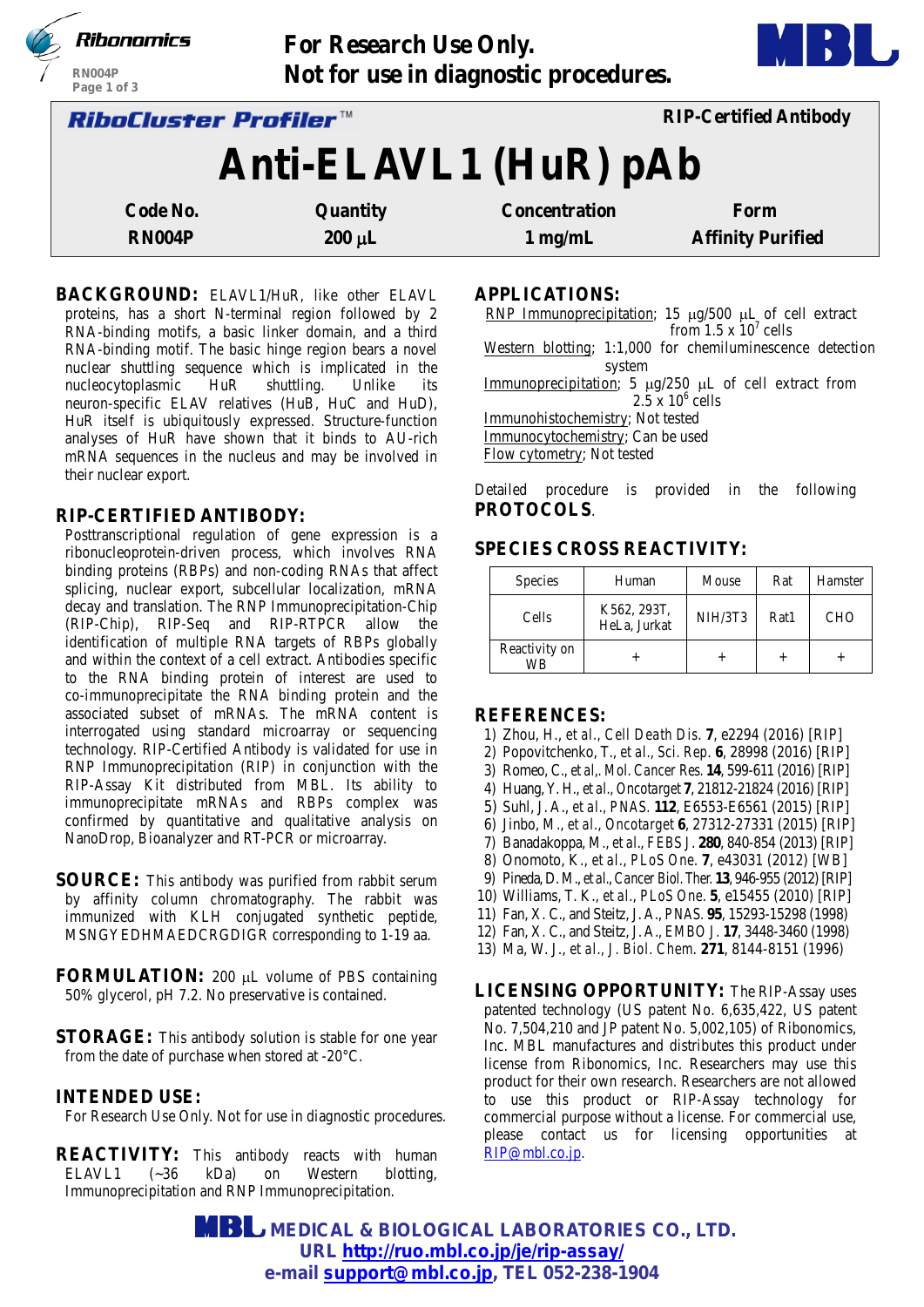

Analysis of isolated RNA with Bioanalyzer.

| Average of the RNA Quantity $(n=2)$ |            |  |
|-------------------------------------|------------|--|
| Antibody                            | $RNA$ (ng) |  |
| Normal Rabbit IgG                   | 48.0       |  |
| anti-ELAVL1                         | 201.0      |  |
| <b>Total RNA</b>                    | 205130.0   |  |

# **PROTOCOLS: RNP Immunoprecipitation**

Some buffer and reagents are included in the RIP-Assay Kit (code. RN1001). Please also refer to the protocol packaged in the RIP-Assay Kit.

[Material Preparation]

- 1. Lysis Buffer (+) Before using the Lysis Buffer, protease inhibitors, RNase inhibitors, and DTT are added to the Lysis Buffer at the appropriate concentration.
- 2. Wash Buffer (+)

Before using the Wash Buffer, DTT is added to the Wash Buffer at the appropriate concentration.

# **Protocol**

- 1) Wash 1.5 x  $10^7$  cells 2 times with PBS and resuspend them with 500  $\mu$ L of ice-cold Lysis Buffer  $(+)$  containing appropriate protease inhibitors, RNase inhibitors, and DTT. Vortex for 10 seconds. Leave on ice for 10 minutes.
- 2) Centrifuge the tube at 12,000 x g for 5 minutes at 4°C and transfer the supernatant to another tube.
- 3) Add 25 µL of 50% protein A agarose beads slurry resuspended in Lysis Buffer (+) into the supernatant. Incubate it at 4°C with rotating for 1 hour.
- 4) Centrifuge the tube at 2,000 x g for 1 minute at 4°C and transfer the supernatant to another tube (precleared

sample).

- 5) Mix both 25 µL of 50% protein A agarose beads slurry resuspended in nuclease-free PBS and Normal Rabbit IgG (RIP-Assay Kit) or Anti-ELAVL1 (HuR) pAb (RN004P) at the amount of suggested in the **APPLICATIONS,** and then add 1 mL of Wash buffer (+) into each tube. Incubate with gentle agitation for 1 hour at 4°C.
- 6) Wash the beads once with ice-cold Lysis Buffer (+) (centrifuge the tube at 2,000 x g for 1 minute). Carefully discard the supernatant using a pipettor without disturbing the beads.
- 7) Add 500 µL of cell lysate (precleared sample of step 4), then incubate with gentle agitation for 3 hours at 4°C.
- 8) Wash the beads 4 times with Wash Buffer (+) (centrifuge the tube at 2,000 x g for 1 minute).
- 9) Add 400 µL of Master mix solution (Solution I: Solution II = 10  $\mu$ L: 390  $\mu$ L). Vortex for 10 seconds.
- 10) Add 250 µL of Solution III. Vortex for 10 seconds.
- 11) Centrifuge the tube at 2,000 x g for 2 minutes.
- 12) Transfer the supernatant to the tube containing 2  $\mu$ L of Solution IV.
- 13) Add 600  $\mu$ L of ice-cold 2-propanol and place at -20 $\rm{°C}$  for 20 minutes. Centrifuge the tube at 12,000 x g for 10 minutes.
- 14) Wash the pellet 2 times with 0.5 mL of ice-cold 70% Ethanol and dry up the pellet for 5-15 minutes.
- 15) Dissolve the pellets in nuclease-free water. RNA was quantified with NanoDrop (Thermo Fisher Scientific Inc.) and the RNA quality was analyzed with Bioanalyzer (Agilent Technologies, Inc.).

(Positive control for RNP Immunoprecipitation; 293T)



#### **Western** blot analysis of ELAVL1 expression in K562 (1), 293T (2), HeLa (3), Jurkat (4), NIH/3T3 (5), WR19L (6) Rat1 (7) and CHO (8) using RN004P.

# **SDS-PAGE & Western Blotting**

- 1) Wash 1 x  $10<sup>7</sup>$  cells 3 times with PBS and suspend them in 1 mL of Laemmli's sample buffer.
- 2) Boil the samples for 2 minutes and centrifuge. Load 10  $\mu$ L of the sample per lane in a 1 mm thick SDS-polyacrylamide gel for electrophoresis.
- 3) Blot the protein to a polyvinylidene difluoride (PVDF) membrane at  $1 \text{ mA/cm}^2$  for  $1 \text{ hour}$  in a semi-dry transfer system (Transfer Buffer: 25 mM Tris, 190 mM glycine, 20% MeOH). See the manufacture's manual for precise transfer procedure.
- 4) To reduce nonspecific binding, soak the membrane in 10%